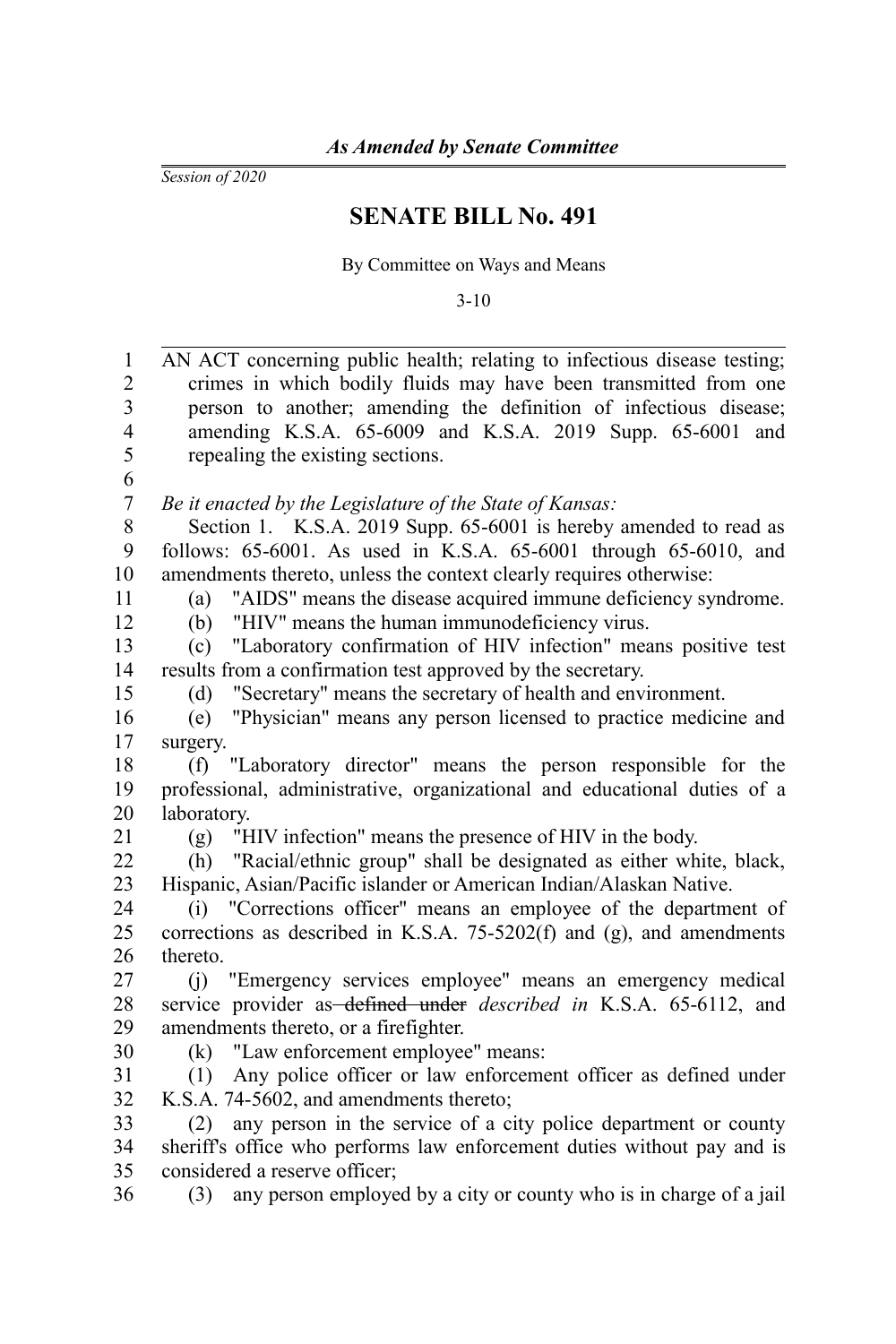or section of jail, including jail guards and those who conduct searches of persons taken into custody; or 1 2

(4) any person employed by a city, county or the state of Kansas who works as a scientist or technician in a forensic laboratory. 3 4

(l) "Employing agency or entity" means the agency or entity employing a corrections officer, emergency services employee, law enforcement employee or jailer. 5 6 7

(m) "Infectious disease" means AIDS *those diseases designated by the secretary through rules and regulations adopted pursuant to K.S.A. 65- 128, and amendments thereto, as infectious or contagious in their nature*. 8 9 10

(n) "Infectious disease tests" means tests approved by the secretary for detection of infectious diseases. 11 12

(o) "Juvenile correctional facility staff" means an employee of the juvenile justice authority *department of corrections* working in a juvenile correctional facility as defined in K.S.A. 2019 Supp. 38-2302, and amendments thereto. 13 14 15 16

Sec. 2. K.S.A. 65-6009 is hereby amended to read as follows: 65- 6009. (a) At the time of an appearance before a magistrate under K.S.A. 22-2901, and amendments thereto, the magistrate shall inform any person arrested and charged with a crime in which it appears from the nature of the charge that the transmission of body fluids from one person to another may have been involved of the availability of infectious disease tests and shall cause the alleged victim of such a crime, if any, to be notified that infectious disease tests and counseling are available. If the victim of the crime or the county or district attorney requests the court to order infectious disease tests of the alleged offender or if the person arrested and charged with a crime stated to the law enforcement officer making such arrest that the person arrested and charged with the crime has an infectious disease or is infected with an infectious disease, or used words of like effect, the court shall order the arrested person to submit to infectious disease tests. Testing for infectious disease shall occur not later than 48 hours after the alleged offender appears before a magistrate under K.S.A. 22-2901, and amendments thereto. The results of any test obtained under this section shall be inadmissible in any criminal or civil proceeding. The court shall also order the arrested person to submit to follow-up tests for infectious diseases as may be medically appropriate. 17 18 19 20 21 22 23 24 25 26 27 28 29 30 31 32 33 34 35 36

(b) Upon conviction of a person for any crime which the court determines from the facts of the case involved or was likely to have involved the transmission of body fluids from one person to another, the court: (1) May order the convicted person to submit to infectious disease tests; or (2) shall order the convicted person to submit to infectious disease tests if the victim of the crime or the parent or legal guardian of the victim, if the victim is a minor, requests the court to issue such order. If infectious 37 38 39 40 41 42 43